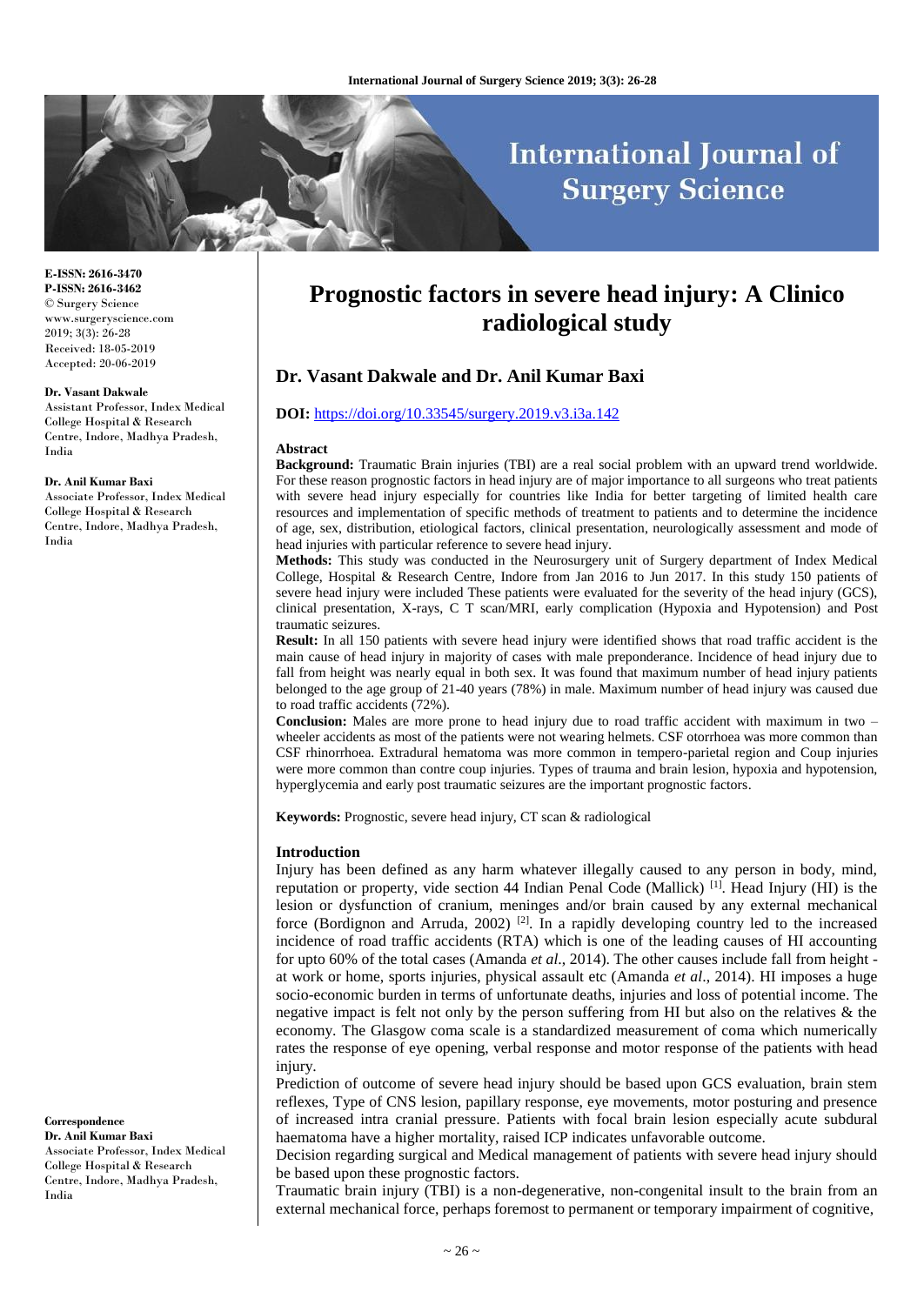physical and psychological functions with an associated diminished or changed state of consciousness.

Trauma is the most vital origin of fatality in people from  $1<sup>st</sup>$  year to 44 years of life. It is the main determinant of morbidity, disability & mortality in this group [3]. Severe TBI is related with 30 to 70% mortality rate  $^{[4]}$  & recovery of survivors is marked by severe neurological sequels therefore impairing quality of life <sup>[5]</sup>.

## **Material & Method**

To determine the incidence of age, sex, distribution, etiological factors, clinical presentation, neurologically assessment and mode of head injuries with particular reference to severe head injury. This prospective study was carried out in the Index Medical College Hospital & Research Centre, Indore in the patients of head injury who were admitted during Jan 2016 to Jun 2017. In this period 150 patients of severe head injury were identified and included in the study.

## **Inclusion criteria**

- 1. Patients of all age groups &all sexes were included.
- 2. Patients of poly- trauma with head injury were included.
- 3. Those were having skull fractures & cases with intra-cranial air on CT were included.

## **Exclusion criteria**

Those patients who refused investigations or were not available for a 6 month follow up were excluded.

All the details about patient's profile (Name. Age, Sex, Date of admission and discharge, Short history: mechanisms of injury, unconsciousness, vomiting, convulsions, ENT bleeds) was taken into account of patients of head injuries and examinations and investigations were conducted.

## **1. General examination**

- **a. External injury:** laceration, abrasion or contusion.
- **b. Systemic injury:** long bone or pelvic fracture, maxillary or mandible fracture chest injury, abdominal visceral injury or spinal injury.

**2. Clinical examination:** Patients were assessed clinically in terms of:

a. Pupillary examination: size & reaction were noted.

- b. Planter reflexes: flexor or extensor
- c. Pulse & Blood pressure
- d. Localizing sign: mono paresis, hemi paresis & quadric paresis or sign of any cranial nerve injury
- e. Evaluation of discharge from ear & nose. (CSF otorrhoea/rhinorrhoea)

**3. Radiological investigations:** x- ray Skull- A.P./ Lateral view, CT scan/ MRI

**4. Management:** Conservative / Operative

**5.** Final outcome

### **Results**

**Table 1:** Age and sex distribution of cases.

| <b>S. No.</b> | <b>Age Groups</b> | Male $(n=117)$ | Female $(n=33)$ | Total $(\% )$ |
|---------------|-------------------|----------------|-----------------|---------------|
|               | $0 - 5$           |                |                 | $05(04\%)$    |
| 2.            | $6 - 10$          |                |                 | 08(05%)       |
|               | 11-15             |                |                 | 08(05%)       |
| 4.            | 16-20             | 13             |                 | $15(10\%)$    |
| 5.            | 21-40             | 63             | 16              | 79(53%)       |
| 6.            | $41 - 60$         | 16             |                 | 19(13%)       |
|               | >60               | 13             |                 | $16(10\%)$    |

The above table shows that road traffic accident is the main cause of head injury in majority of cases with male preponderance. Incidence of head injury due to fall from height was nearly equal in both sex. It was found that maximum number of head injury patients belonged to the age group of 21- 40 years (78%) in male.

**Table 2:** Distribution of cases according to mode of injury.

| S. No. | Mode of head injury          |     | No of patients Incidence $(\% )$ |
|--------|------------------------------|-----|----------------------------------|
|        | Road traffic accidents (RTA) | 109 | 72%                              |
|        | Fall from height             | 29  | 19%                              |
|        | Non-fire arm assault         |     | 08%                              |

Maximum number of head injury was caused due to road traffic accidents (72%).

| S. No. |                                  | <b>Mode of Injury</b> | <b>Fall from</b> | Non-firearm |
|--------|----------------------------------|-----------------------|------------------|-------------|
|        | <b>Type of Injury</b>            | Road traffic accident | height           | Injury      |
| ı.     | Long bone or pelvic fracture     | 54 (81%)              | $7(10\%)$        | 6(9%)       |
| 2.     | Maxillary or mandibular fracture | $12(50.0\%)$          | $6(25.0\%)$      | $6(25.0\%)$ |
| 3.     | Major chest injury               | 19 (75.0%)            | 8 (25.0%)        |             |
| 4.     | Abdominal visceral injury        | 18 (100%)             |                  |             |
|        | Spinal injury                    | $6(42.0\%)$           | $8(58.0\%)$      |             |

**Table 3:** Relationship between mode of head injury and associated systemic injuries.

Long bone or pelvic fracture was the most common associated injury 06 (9%) in these patients. Road traffic accident was the most common cause of associated systemic injury affecting the long bone or pelvis 54 (81%) followed by major chest injury and maxillary or mandibular fracture.

#### **Discussion**

As stated by Carey  $[6]$ , the aim of surgery in open compound head injuries is to convert an open injury to a close injury by debriding the scalp and damaged brain, through removing the bone fragments & elevation of depressed fractures & dural repair either by using the existing adjacent dura or by grafting.

Wylen and Nanda<sup>[7]</sup> in a series of 52 patients of depressed skull fracture & conceded out elevation & repair within 72 hours in 32 cases with good results.

Ommaya et al. <sup>[8]</sup> observed that maximum number of posttraumatic CSF leakage, i.e. CSF rhinorrhoea and CSF otorrhoea will cease within one week with conservative treatment. Current study, conventional treatment was given to all cases of CSF rhinorrhoea and CSF otorrhoea and all cases of CSF rhinorrhoea stopped within one week which was similar to the study of Ommaya (1977) [8], which stated that maximum number of CSF rhinorrhoea will stop within one week.

TBI are more common in males then females increasing age was